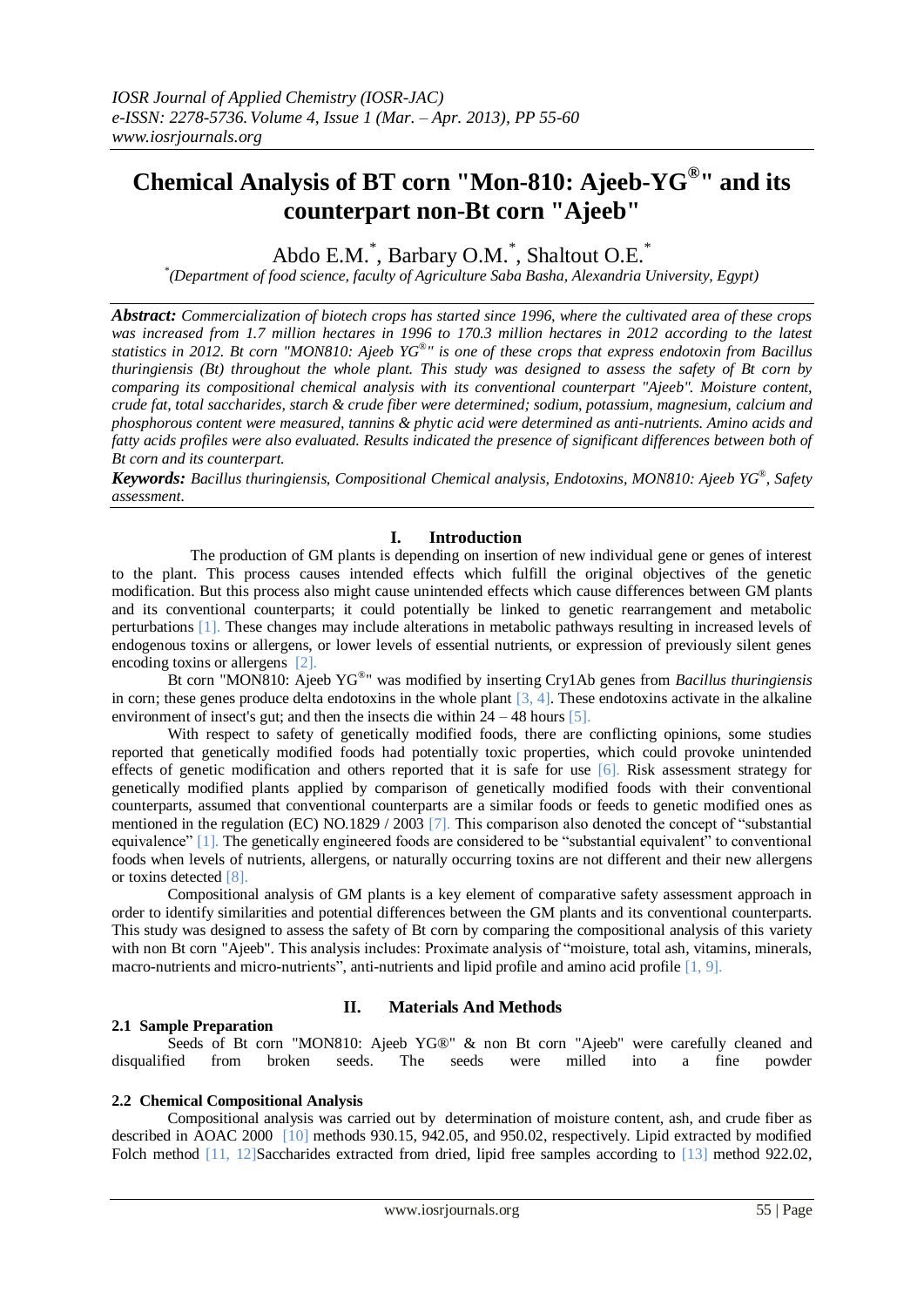925.05. And the total sugars were determined by phenol-sulfuric acid method (AOAC method 44.1.30), as stated in food analysis book [14].

Starch content was determined as described in [15]. Where, the samples were refluxed with concentrated HCl: dH<sub>2</sub>O from 3-4 hours at 90°C. After filtration, NaOH 50% and 2-3 drops of phph were added. The mixture was titrated with HCl, and diluted up to 100 ml with dH2O. Starch content was determined as glucose using phenol-sulfuric acid method and the resulted concentration was multiplied by 0.9.

Protein content of seeds were extracted according to [16]. Samples were treated by 10% TCA/Acetone, then, centrifuged at 16000 rpm for 3 min at 4°C. The pellets were mixed with 80% methanol plus 0.1 M ammonium acetate once and with 80% acetone once and centrifuged as previously described. After drying the pellets at room temperature to remove residual acetone,  $0.4 - 0.8$  ml of 1:1 phenol (PH 8) : SDS buffer was added for each 0.1 gm starting material. After 5 min, the mixture was centrifuged; then, the upper phenol phase was transferred into a new 2 ml tube, filled with methanol containing 0.1 M ammonium acetate and stored at – 20<sup>o</sup>C for 10 min. then centrifuged. The supernatant was carefully discarded. The white pellets washed once with 100 % methanol and once with 80 % acetone and dried at each washing step, then mixed and centrifuged. The protein pellets were allowed to air dry and dissolved in SDS buffer. The protein concentration was determined as described in Bradford method [17].

### **2.3 Mineral Content**

Sodium determined by Mohr procedure (AOAC method 960.29), as stated in food analysis book [18]. Magnesium, potassium, and calcium were determined as described by [19]. Phosphorous content determined according to [20].

### **2.4 Anti-nutritional Factors**

Phytic acid was determined according to [21]. And the concentration was determined from standard curve of phytic acid

Tannins was determined according to the modified vanillin – HCl methanol method as described by [22]. Its concentration was determined from the catechin standard curve.

## **2.5 Fatty Acids Profile**

Fatty acids were estimated by GC-MS as described in HP manual  $[23]$  where, 1 µl of concentrated extract was injected in a Hewlett-Packard (HP) 5890 gas chromatography that complied with HP-5989 quadrupole mass spectrometer applied with electron ionization mode (EI) generated at 70 eV. The column used was fused-silica (30m long \* 0.25mm I.D \* 0.25 µm film). The carrier gas was helium with a flow 1.1 ml/min. The column temperature was held for 5 min at 30 °C, and then a rate of 10°C/min up to 245°C. The quadrupole and the electron ionization were maintained at 150°C and 230°C, respectively. The detector temperature was 245°C, and the oven temperature was increased from 70°C up to 220°C with increase rate 2°C/min. The formed methyl esters were identified by comparing its retention time to the retention time of standard methyl esters of fatty acids.

### **2.6 Amino Acids Profile**

Amino acids were analyzed using Amino Acid Analyzer (Dionex ICS – 3000), and a column (AminoPac PA10 analytical and guard column). The defatted sample was hydrolyzed in 1 ml of 6 M HCl and prepared according to  $[24]$ . And then, 25 µl of the prepared sample was injected into the column at 30 $^{\circ}$ C and operating backpressure < 3,000 psi. This process was done in the presence of NIST SRM 2389 standard which diluted to 500x with Nleu/azide diluent and eluents: E1 (18.2 megohm water), E2 (250 mM NaOH), and E3 (1 M sodium acetate) with flow rate 0.25 ml/min.

#### **2.7 Statistical Analysis**

The statistical analysis was performed using a SPSS 19 program. Data were expressed as mean  $\pm$ standard error (SE) and statistical significance was assigned at  $P \le 0.05$  level. An independent sample t-test was conducted to compare the compositional chemical of Bt corn & non Bt corn.

## **III. Results And Discussions**

## **3.1 Chemical Compositional Analysis**

The chemical composition of Bt corn "Mon-810: Ajeeb YG®" and its counterpart non-Bt corn "Ajeeb" were determined and results were expressed on the dry weight basis as presented in "Table 1". Moisture content of Bt corn was 13.63% whereas it was 12.06% in non-Bt corn. These values are within the commercial range of moisture content  $(9.4 - 14.4 \%)$  as published by [25]. Crude fat was 3.23 & 2.96% in Bt & non Bt corn,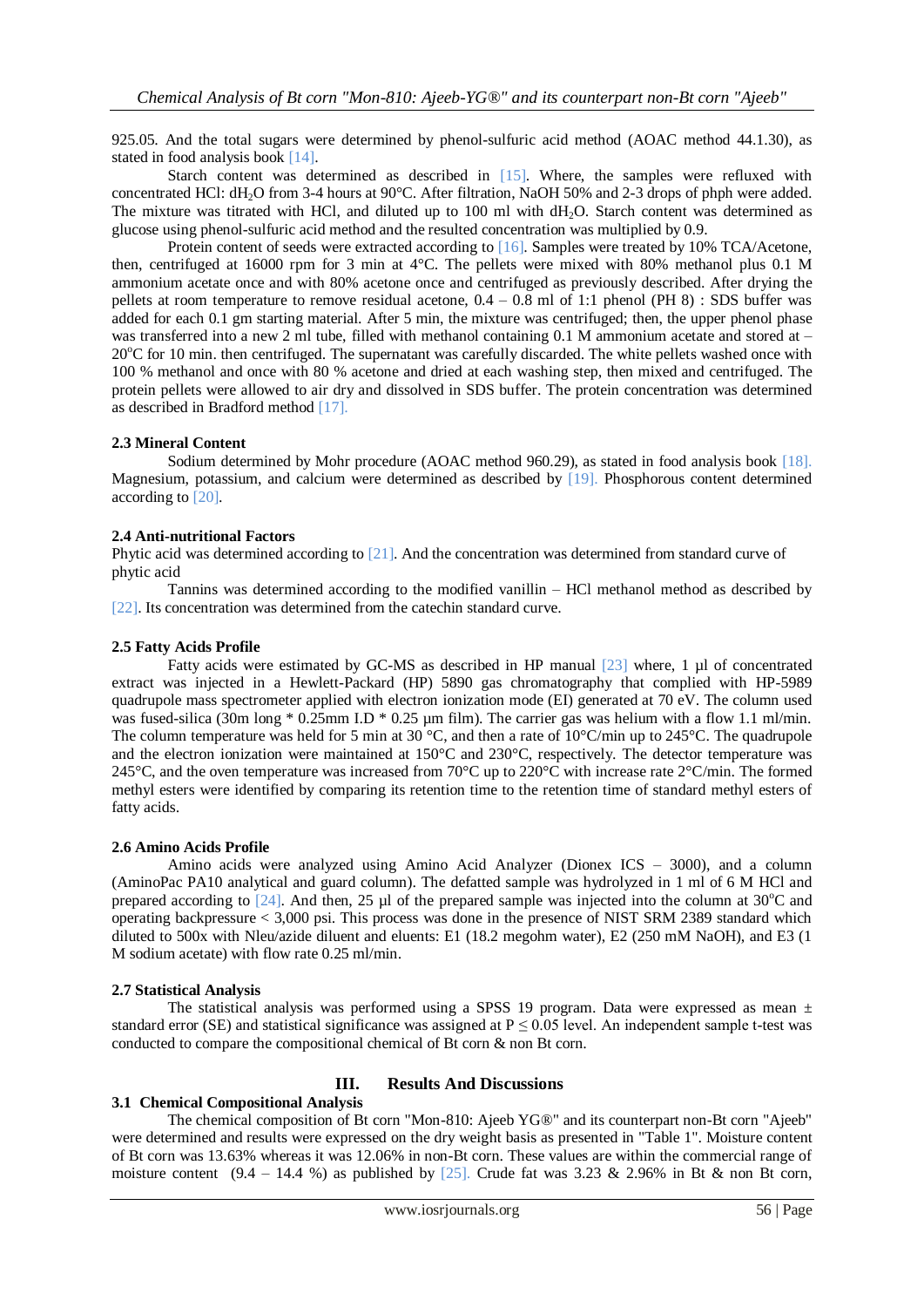respectively. Crude fat was lower than the range of  $3.6 - 5.3\%$  as reported by [25], but it was in agreement with the range of  $2.6 - 3.3\%$  as listed by [26]. Protein content in Bt corn was 11.6%, this value was higher than that found in Non Bt corn  $(7.8)$ . As a matter of fact, these values are in agreement with the range of  $6 - 12\%$  as published by [26]. Total saccharides content was 6.77% & 6.47% in Bt corn & non Bt corn, respectively. This result is higher than that published by [27] where the total saccharides content in Bt corn was 2.33% & 2.1% for non Bt corn. Starch content ranged from 41.46% for Bt corn to 45.21% for non Bt corn. These values are lower than that reported by  $[27]$  being 60.72 & 54.2 % for Bt & non Bt corn, respectively. Crude fiber content was 3.92 % & 3.09 % in Bt and non Bt corn, respectively. The commercial range of crude fiber content was 3.7% in non Bt corn as reported by  $[25]$ , while the value was 3.4% in Bt corn as listed in  $[26]$ . The ash content in non Bt corn was 3.09% and it was 1.67% in Bt corn. The ash content in non Bt corn ranged from 1.1% to 3.9% as reported by [25], whereas it ranged from 1.4% to 1.6% in Bt corn as listed in [26].

## **3.2 Mineral Content**

The mineral content results of Bt corn and its counterpart non Bt as expressed on dry weight basis, is presented in "Table 2". Results indicated that phosphorous exhibited the highest concentration in both of Bt and Non Bt corn, followed by potassium, sodium, calcium and magnesium in Bt corn, and sodium, calcium, potassium and magnesium in non Bt corn.

Magnesium content was 103 mg in non Bt corn and 51 mg in Bt corn. Its concentration in non Bt corn was in agreement with the range of 82 - 1000 mg as reported by [25], but, Bt corn was obviously less than the aforementioned range. Sodium content was 383.3 mg and 230 mg for non Bt and Bt corn, respectively. These values are higher than 0 – 150 mg ranges that were reported by [25]. Calcium content in non Bt and Bt corn was 233.2 & 183.3 mg/100 gm, respectively. This values were higher than 3 - 100 mg ranges that reported by [25] and lower than 390 - 590 mg ranges reported by [28]. Potassium content in non Bt corn was 126.7 mg, but it was 376.7 mg in Bt corn. Potassium content ranged from 320 to 720 mg as reported by [25]. Phosphorous content ranged from 815.64 mg for non Bt corn to 2103.3 mg /100g for Bt corn. These values were higher than the  $234 - 750 \text{ mg}/100 \text{g}$  as reported in [25].

# **3.3 Anti-nutritional Factors**

Anti-nutrients content are shown in "Table 3". Tannins content was 1.7 & 1.22 mg in non Bt and Bt corn, respectively. Tannin values in both samples were higher than the range of  $0 -0.04$  mg as shown by [29] and 0.57 mg as noted in [30]. Phytic acid content was 98 mg in non Bt corn, and it was 63.3 mg in Bt corn. These values are lower than that reported by [29], but, were within the levels 45 - 100 mg as published in [25].

## **3.4 Amino Acids Profile**

Amino acids content in Bt and non Bt corn are shown in "Table 4". A lot of variability has been reported by different researchers in the amino acids content of corn.In non bt corn; arginine, lysine & glycine values were within the expected range of non Bt corn which is 2.9-5.9, 2-3.8 &2.6-4.7, respectively. But valine, threonine, isoleucine, histidine, phenyl alanine, methionine, alanine, serine & cystine values were higher than the expected values of 5.2, 3.9, 4, 2.8, 5.7, 2.1, 9.9, 5.5  $&$  1.6, respectively. meanwhile, proline, glutamic acid  $&$ aspartic acid values were lower than the expected values of 10.3, 19.6 & 7.2, respectively  $\lceil 26 \rceil$ . It was also reported by [25] that valine, isoleucine, histidine, phenyl alanine, methionine, in addition to arginine, lysine &glycine were within the expected range. But, threonine, alanine, serine, & cystine values were higher than the expected range. Whereas, leucine, glutamic acid, & aspartic acid values were lower than the expected range. As a matter of fact, Bt corn values for leucine, proline, & methionine were within the expected range of 7.8- 15.2, 6.6-10.3 & 1-4.6, respectively. But, lysine, histidine, phenyl alanine, isoleucine, & cystine values were higher than the expected range of 3.8, 2.8, 5.7,4, & 1.6, respectively. While, glutamic acid & aspartic acid values were lower than the expected range of 12.4  $\&$  5.8 that was reported in [26]. It was also reported by [25] that isoleucine, leucine, methionine, proline, & cystine values were within the expected range. Whereas, lysine, histidine & phenyl alanine values were higher than 5.5, 3.8, & 6.4, respectively and Glutamic acid and aspartic acid values were lower than 12.5 & 4.8, respectively.

## **3-5 Fatty Acids Profile**

The fatty acids content are shown in "Table 5". As it can be seen, the fatty acids in Bt corn were significantly different from that of non Bt corn, except for myristic, stearic, arachidic & ecosenoic acid. Palmitic acid was 24.41, 20.16 in non Bt & Bt corn, respectively. These values were higher than the range of 7-19 that was reported by [26]. Stearic acid in Bt & non Bt corn was 3.09 & 2.63, respectively. These values were within the expected range of 1-3 for both of Bt & non Bt corn as listed in [26]. Oleic acid in non Bt corn was 1.87 and it was 66.91 in Bt corn. Oleic acid in non Bt corn was quite matching with that reported by [25] but was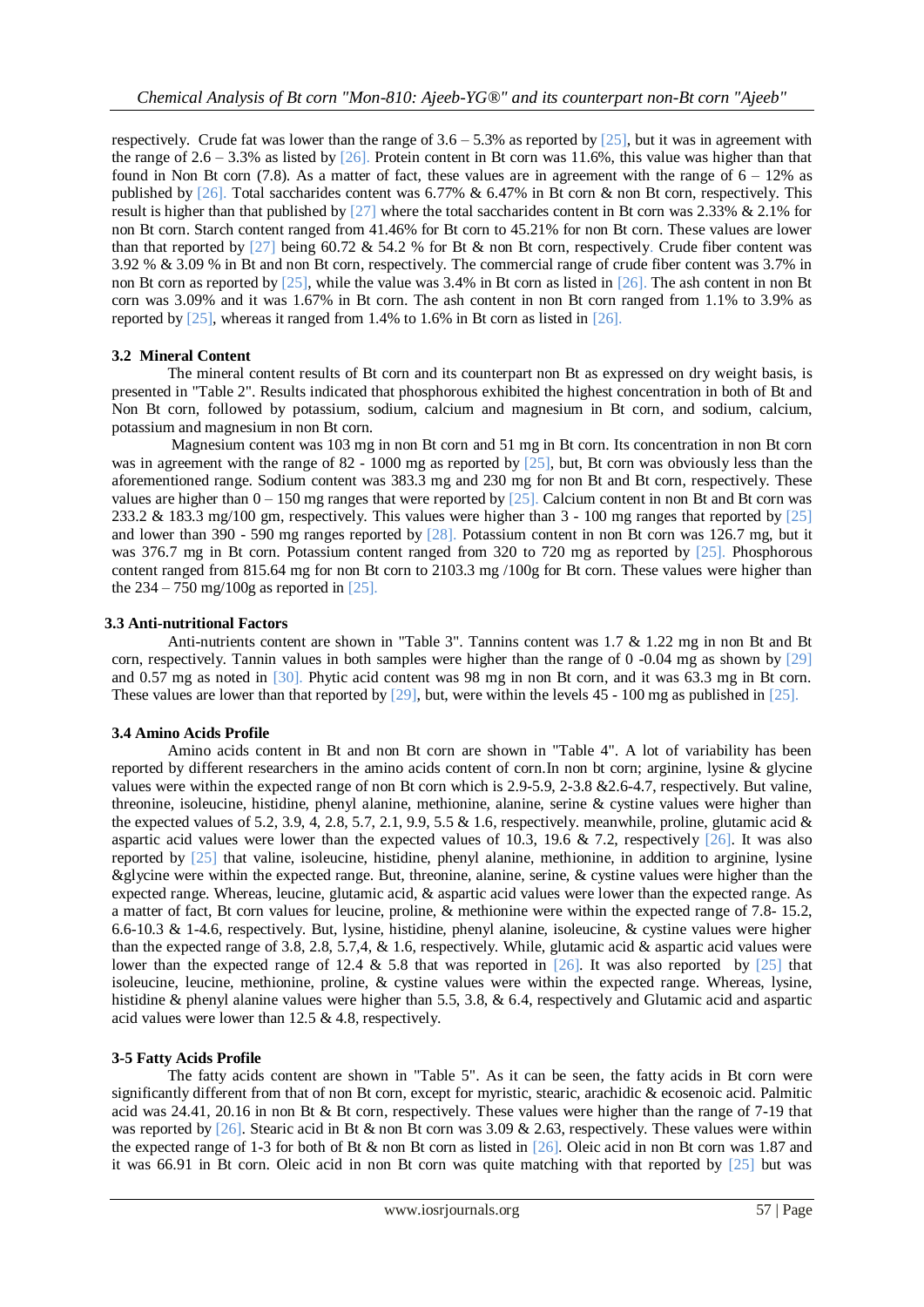| significantly lower than that reported by [26] which ranged between (20 – 46). But the value in Bt corn was |  |  |  |  |  |
|-------------------------------------------------------------------------------------------------------------|--|--|--|--|--|
| higher than both ranges. Other fatty acids were not reported in those references.                           |  |  |  |  |  |

| Table 1: Compositional chemical analysis of non Bt and Bt corn |                               |                               |  |
|----------------------------------------------------------------|-------------------------------|-------------------------------|--|
| <b>Parameter</b>                                               | <b>Non Bt</b>                 | Bt                            |  |
| Moisture %                                                     | $12.06 \pm 0.07$ <sup>b</sup> | $13.63 \pm 0.03$ <sup>a</sup> |  |
| Crude fat %                                                    | $2.96 \pm 0.03^{b}$           | $3.23 \pm 0.07$ <sup>a</sup>  |  |
| Protein %                                                      | $7.8 \pm 0.1^{\text{b}}$      | $11.6 \pm 0.12$ <sup>a</sup>  |  |
| Total saccharides %                                            | $6.47 \pm 0.003$ <sup>b</sup> | $6.77 \pm 0.3$ <sup>a</sup>   |  |
| Crude fiber $\frac{9}{6}$                                      | $3.09 \pm 0.09^{\text{ b}}$   | $3.92 \pm 0.03$ <sup>a</sup>  |  |
| <b>Starch content %</b>                                        | $45.21 \pm 2.09$ <sup>a</sup> | $41.46 \pm 5^{a}$             |  |
| Ash $%$                                                        | $3.09 \pm 0.09$ <sup>a</sup>  | $1.66 \pm 0.02^{\text{ b}}$   |  |
| Each value is mean $\pm$ SE                                    |                               |                               |  |
|                                                                |                               |                               |  |

\* The same letter in the same row is not significant different at  $(P \le 0.05)$ 

|                | Table 2: Mineral content of Non Bt & Bt corn mg/100g |                                 |  |  |
|----------------|------------------------------------------------------|---------------------------------|--|--|
| <b>Element</b> | <b>Non Bt</b>                                        | Bt                              |  |  |
| Mg             | $103 \pm 10^{a}$                                     | $51 \pm 3^{b}$                  |  |  |
| <b>Na</b>      | $383.3 \pm 0.00^{\text{ a}}$                         | $230 \pm 76.7$ <sup>a</sup>     |  |  |
| Cа             | $233.3 \pm 10.4$ <sup>a</sup>                        | $183.3 \pm 10.2^{\text{b}}$     |  |  |
| K              | $126.7 \pm 14.5^{\mathrm{b}}$                        | $376.7 \pm 29.6$ <sup>a</sup>   |  |  |
| D              | $815.64 \pm 73.23$ <sup>b</sup>                      | $2103.3 \pm 510.8$ <sup>a</sup> |  |  |

Each value is mean  $\pm$  SE

\* The same letter in the same row is not significant different at ( $P \le 0.05$ )

|                    | Table 3: Anti-nutrients content of Non Bt & Bt corn $(mg/100g)$ |                              |  |  |
|--------------------|-----------------------------------------------------------------|------------------------------|--|--|
| <b>Parameter</b>   | <b>Non Bt</b>                                                   | Bt                           |  |  |
| <b>Phytic acid</b> | $98 \pm 4.41^{\circ}$                                           | $63.3 \pm 4.41$ <sup>b</sup> |  |  |
| <b>Tannins</b>     | $1.7 \pm 0.06$ <sup>a</sup>                                     | $1.22 \pm 0.16$ <sup>a</sup> |  |  |

Each value is mean  $\pm$  SE

\* The same letter in the same row is not significant different at ( $P \le 0.05$ )

|                       | Table 4: Amino Acid composition of Non Bt and Bt corn |                  |
|-----------------------|-------------------------------------------------------|------------------|
| Amino acid            | <b>Non Bt</b>                                         | Bt               |
|                       | <b>Essential Amino Acids</b>                          |                  |
| <b>Arginine</b>       | 3.1                                                   | ND               |
| Lysine                | $3.7^{b}$                                             | $23.1^a$         |
| <b>Threonine</b>      | 7.4                                                   | ND               |
| <b>Valine</b>         | 5.3                                                   | ND               |
| <b>Isoleucine</b>     | 6.4 <sup>a</sup>                                      | 5.8 <sup>b</sup> |
| Leucine               | 3.7 <sup>b</sup>                                      | 9.3 <sup>a</sup> |
| <b>Methionine</b>     | 3.1 <sup>a</sup>                                      | 3.1 <sup>a</sup> |
| <b>Histidine</b>      | 3.8 <sup>b</sup>                                      | 7.3 <sup>a</sup> |
| <b>Phenyl alanine</b> | $6.3^b$                                               | $15.7^{\circ}$   |
|                       | <b>Non - Essential Amino Acids</b>                    |                  |
| <b>Alanine</b>        | 29.4                                                  | ND               |
| <b>Glycine</b>        | 3.2                                                   | ND               |
| <b>Serine</b>         | 22.7                                                  | ND               |
| <b>Proline</b>        | 4.3 <sup>b</sup>                                      | $9.2^{\text{a}}$ |
| <b>Glutamic acid</b>  | 0.3 <sup>b</sup>                                      | 7.8 <sup>a</sup> |
| Aspartic acid         | 1.7 <sup>a</sup>                                      | 1.3 <sup>b</sup> |
| <b>Cystine</b>        | 3.4 <sup>a</sup>                                      | $2.4^{b}$        |

**Values are expressed as a percent of total protein**

\* The same letter in the same row is not significant different at ( $P \le 0.05$ )

**ND: Not Detected**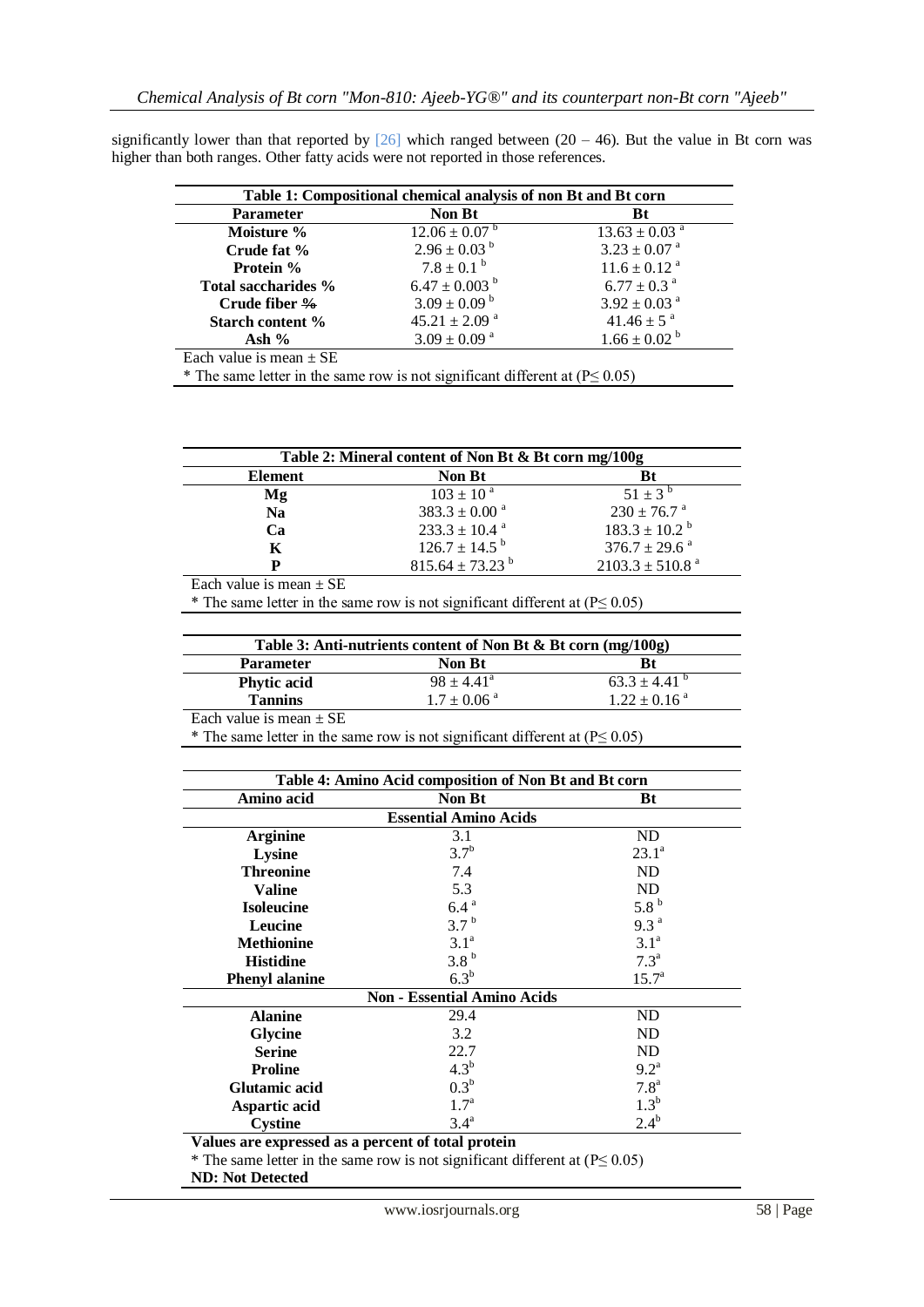| Table 5: Fatty Acid Composition of Non Bt & Bt corn |                    |                   |  |
|-----------------------------------------------------|--------------------|-------------------|--|
| <b>Fatty acid</b>                                   | <b>Non Bt</b>      | Bt                |  |
| Myristic acid $(C_{14}:0)$                          | $0.62^{\rm a}$     | 0.7 <sup>a</sup>  |  |
| Palmitic acid $(C_{16}:0)$                          | 24.41 <sup>a</sup> | $20.16^{b}$       |  |
| Palmitoleic acid $(C_{16}:1)$                       | 0.43               | <b>ND</b>         |  |
| Stearic acid $(C_{18}:0)$                           | $2.63^{\rm a}$     | 3.09 <sup>a</sup> |  |
| 13, Octadecenoic acid                               | 62.86              | <b>ND</b>         |  |
| Olein, 2-mono                                       | $1.14^{b}$         | $1.32^{\rm a}$    |  |
| Oleic acid $(C_{18}:1)$                             | $1.87^{b}$         | $66.91^{\circ}$   |  |
| Arachidic acid $(C_{20}:0)$                         | $0.54^{\rm a}$     | 0.6 <sup>a</sup>  |  |
| 11, Eicosenoic acid $(C_{20}:1)$                    | $0.44^{\rm a}$     | $0.55^{\rm a}$    |  |
| Behenic acid $(C_{22}:0)$                           | $0.19^b$           | 0.3 <sup>a</sup>  |  |
| Ligoceric acid $(C_{24}:0)$                         | $0.23^b$           | $0.33^{\rm a}$    |  |

**Values are expressed in (mg/100 g)**

\* The same letter in the same row is not significant different at ( $P \le 0.05$ )

**ND: Not Detected**

#### **IV. Conclusion**

Obviously, the genetic modification of Bt corn showed significant differences from the conventional counterpart, where, the total protein, crude fat, crude fiber & total saccharides showed significant increase in Bt corn as compared to non Bt corn. Whereas ,the starch content showed significant decreased compared to non Bt. The Mineral content were also affected, where calcium & sodium were significantly decreased in Bt corn, while phosphorous increased dramatically in Bt corn. All fatty acids were detected with various values in Bt corn compared to non Bt corn except for Palmitoleic acid & 13- octadecenoic acids were not detected in Bt corn and most probably lost. In respect to amino acids, some essential and non essential amino acids were lost in Bt corn. Thus, it may be conclude that the genetic modification process caused several alternation in the chemical composition in corn that may be toxic to the human food and the animals feed. Accordingly, further long term feeding studies are required to assess the actual safety of Bt corn.

#### **References**

- [1]. EFSA, Scientific Opinion of the Panel on Genetically Modified Organisms (GMO) on guidance for risk assessment of food and feed from genetically modified plants. EFSA journal,. 9 (5) 2011, p. 37.
- [2]. EFSA, Review on safety & nutritional assessment of genetically modified plantsand derived food and feed: the role of animal feeding trials, report of the EFSA GMO panel working group on animal feeding trials. food and chemical toxicology. 46(S2 - S70). 2008, p. 69
- [3]. K.,R.,Ostlie, Bt Corn & European Corn Borer: Long-Term Success Through Resistance Management. 2008 [cited 2012 28/7/]; Available from[: http://www.extension.umn.edu/distribution/cropsystems/dc7055.html.](http://www.extension.umn.edu/distribution/cropsystems/dc7055.html)
- [4]. A. Tenuta, M. Sears, F. Meloche, & A. Schaafsma, A grower's handbook controlling European corn borer with BT corn technology. 2011, p. 16.
- [5]. OECD, CONSENSUS DOCUMENT ON SAFETY INFORMATION ON TRANSGENIC PLANTS EXPRESSING BACILLUS THURINGIENSIS - DERIVED INSECT CONTROL PROTEINS. Organization for Economic Co - operation and Development, Paris, (42). 2007, p. 110 .
- [6]. N.V. Tyshko, I.N. Aksyuk & V.A. Tutel'ian, Safety assessment of genetically modified organisms of plant origin in the Russian Federation. Biotechnology journal, 2. 2007, p.826–832.
- [7]. EC, Regulation (EC) 1829/2003 of the European Parliament and of the Council of 22 September 2003 on genetically modified food and feed. Off. J. Eur. Communities, L268,. 2003, p. 1 - 23.
- [8]. M. Schauzu, The concept of substantial equivalence in safety assessment of food derived from genetically modified organisms. AgBiotchNet,**2**(44). 2000.
- [9]. OECD, Series on the Safety of Novel Food and feed, Consensus Document on Compositional Considerations for New Varieties of the Cultivated Mushroom Agaricus Bisporus: Key Food and Feed Nutrients, Anti-Nutrients and Toxicants. OECD, (15). 2007.
- [10]. AOAC, Official Methods of Analysis,  $17<sup>th</sup>$  ed. (Gaitherburg, MD, USA, 2000).
- [11]. W.W. Christie, Lipid analysis isolation, separation, identification & structural analysis of lipids, 2<sup>nd</sup> ed.( Pergamon, Oxford, 1982).
- [12]. J. Folch & G. Stanley, A simple method for the isolation and purification of total lipids from animal tissues. Journal of Biol Chem. 1957, 226:297–509.
- [13]. AOAC, Official Methods of Analysis, 16<sup>th</sup> ed.(Gaithersburg, MD, USA, 1995)
- [14]. J.N. Bemiller, Carbohydrate analysis, in Food analysis, s.N. Suzanne, Editor.(Springer, 2010) p. 149 175.
- [15]. P. S. CHOW & S.M. LANDHÄUSSER, A method for routine measurements of total sugar and starch content in woody plant tissues. tree physiology journal, vol. 24. 2004,p. 1129 –1136.
- [16]. W.Wang, R. Vignani, M. Scali, & M. Cresti, A universal and rapid protocol for protein extraction from recalcitrant plant tissues for proteomic analysis. Electrophoresis journal, vol. 27. 2006, p. 2782–2786.
- [17]. M. Bradford, A rapid and sensitive method for the quantitation of microgram quantities of protein utilizing the principle of protein– dye binding. Anal. Biochem. 1976,p.72:248–254.
- [18]. R.E.C. Ward, Traditional methods for mineral analysis, in Food analysis, S.N. Suzanne, Editor. (Springer, 2010). p. 203 214.